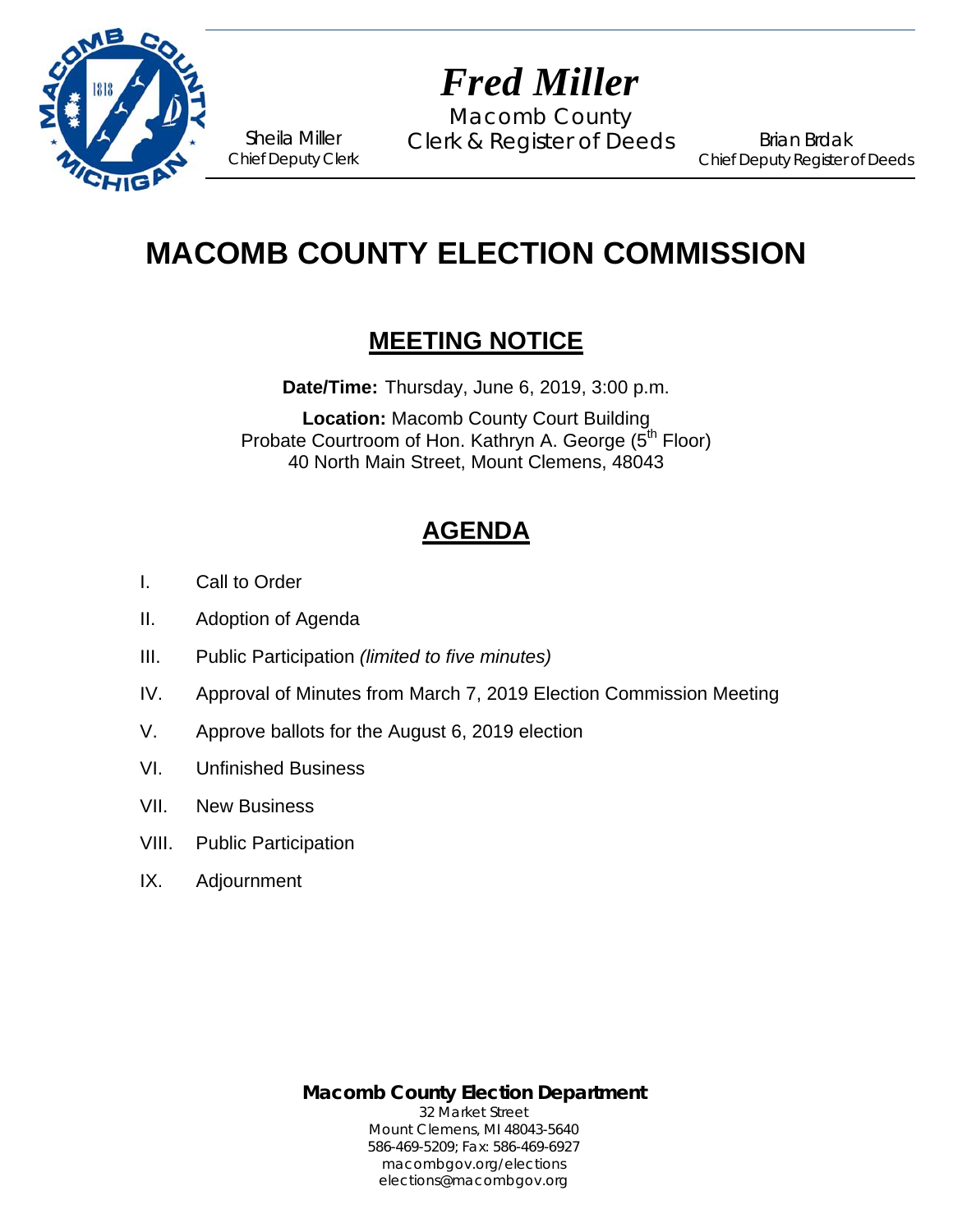## **MACOMB COUNTY ELECTION COMMISSION SPECIAL MEETING March 7, 2019**

### **UNOFFICIAL MINUTES**

The Macomb County Election Commission met on Thursday, March 7, 2019, in Court Room #1 of the Macomb County Probate Court Building, 21850 Dunham Road, Mount Clemens with the following members present:

 $\Delta \Omega_{\rm{th}}$ 

|               | Judge Kathryn George - Senior Probate Judge, Chairperson<br>Larry Rocca - Treasurer<br>Sheila Miller - Deputy County Clerk                                    |
|---------------|---------------------------------------------------------------------------------------------------------------------------------------------------------------|
| Also Present: | Michael Grix - Election Department<br>Goce Nedanovski - Election Department<br>Frank Krycia - Corporation Counsel's Office<br>Joe Biondo - Treasurer's Office |

#### **CALL TO ORDER**

Judge George called the meeting to order at 11:02 a.m. Larry Rocca made a motion to appoint Sheila Miller in Fred Miller's place. Judge George seconded the motion. The motion carried.

#### **MOTION TO ADOPT AGENDA**

A motion to adopt the agenda was made by Larry Rocca. Sheila Miller seconded the motion. The motion carried.

#### **PUBLIC PARTICIPATION**

None

#### **APPROVAL OF MINUTES FROM JANUARY 22, 2019 MEETING**

Larry Rocca made a motion to approve the minutes as presented. Sheila Miller seconded the motion. The motion carried.

#### **APPROVAL OF BALLOTS**

Judge George made a motion to approve the ballots for the May 7, 2019 Election. Larry Rocca seconded the motion. The motion carried.

#### **UNFINISHED BUSINESS**

None

#### **NEW BUSINESS**

None